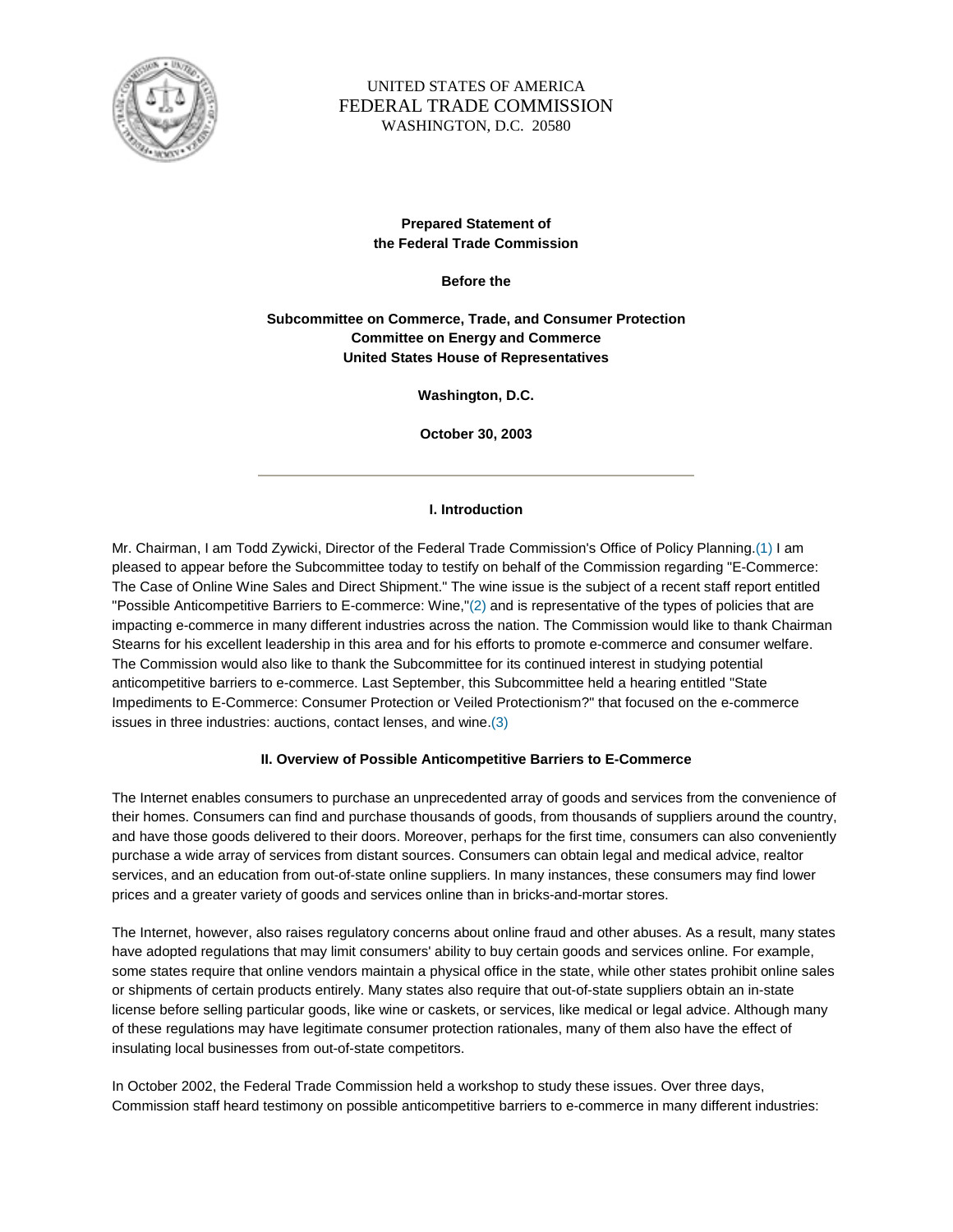auctions; automobiles; caskets; contact lenses; cyber-charter schools; online legal services; real estate, mortgages, and financial services; retailing; telemedicine and online pharmaceutical sales; and wine. For each industry, Commission staff gathered evidence from many different perspectives, including online companies, bricks-and-mortar businesses, consumer groups, academics, state officials, and others. The staff also invited and received comments from the public at large.(4)

As part of the process of examining possible barriers to e-commerce, the Commission has strongly encouraged policymakers to adopt rules that encourage e-commerce. For example, the Commission filed a joint comment with the Department of Justice before the North Carolina State Bar opposing two new opinions that would require the physical presence of an attorney for all real estate closings and refinancings, which would significantly increase the costs of Internet lenders that rely disproportionately on lay closers.(5) The Commission also filed joint FTC/DOJ comments before the Rhode Island legislature and Georgia State Bar on similar issues.(6) On the health care front, the Commission filed a staff comment before the Connecticut Board of Opticians, which was considering additional restrictions on out-of-state and Internet contact lens sellers.(7) The Commission has also filed *amicus* briefs to promote competition. For example, the FTC recently participated in a court challenge to a state law that banned anyone other than licensed funeral directors from selling caskets to members of the public over the Internet. While recognizing the state's intent to protect its consumers, the brief questioned whether the law did more harm than good.(8)

#### **III. Wine**

#### **A. Background**

Wine is a good example of how the Internet can permit fundamentally different business models to flourish. Through the Internet, many smaller vineyards, with limited distribution networks, can now market their wines to consumers around the country. Consumers also can potentially save money by buying online, avoiding markups by wholesalers and retailers. Online wine sales are a small but growing percentage of the wine market. From 1994-99, consumers doubled the amount of money they spent having wine shipped directly to them to around \$500 million, or about 3% of the total spent on wine.(9) According to some private estimates, online wine sales could account for 5-10% of the market within a few years.(10)

On the other hand, many states limit or prohibit direct wine sales over the Internet. Under the common "three tier" distribution system, many states require that wine pass through a wholesaler or a retailer before reaching the consumer. These states, and many commentators, contend that the distribution system furthers the state's interest in taxation, advances the Twenty-First Amendment's important public policy goal of temperance, and helps prevent alcohol sales to minors. Lawsuits are pending in many states regarding the direct shipment of wine, although the FTC has taken no position on the constitutional issues raised in the lawsuits.

At the workshop, Commission staff heard testimony from all sides of the wine issue, including wineries, wholesalers, state regulators, and a Nobel laureate in economics. Commission staff also gathered evidence from a wide variety of published sources, such as studies and court decisions, and from other sources, such as package delivery companies and the Bureau of Alcohol, Tobacco, Firearms, and Explosives (now the Alcohol and Tobacco Tax and Trade Bureau). Finally, FTC staff studied the wine market in a state that until recently banned direct shipment of wine to consumers from out-of-state sources, and, as a result, banned most online wine sales. In particular, the study examined the wine market in McLean, Virginia, and compared the prices and choices that consumers could find in area stores to the prices and choices that consumers could find online.

#### **B. FTC Staff Report**

Commission staff wrote the report based on the study of the McLean market, testimony received at the workshop, and additional research. The Commission's staff report assesses the impact on consumers of barriers to e-commerce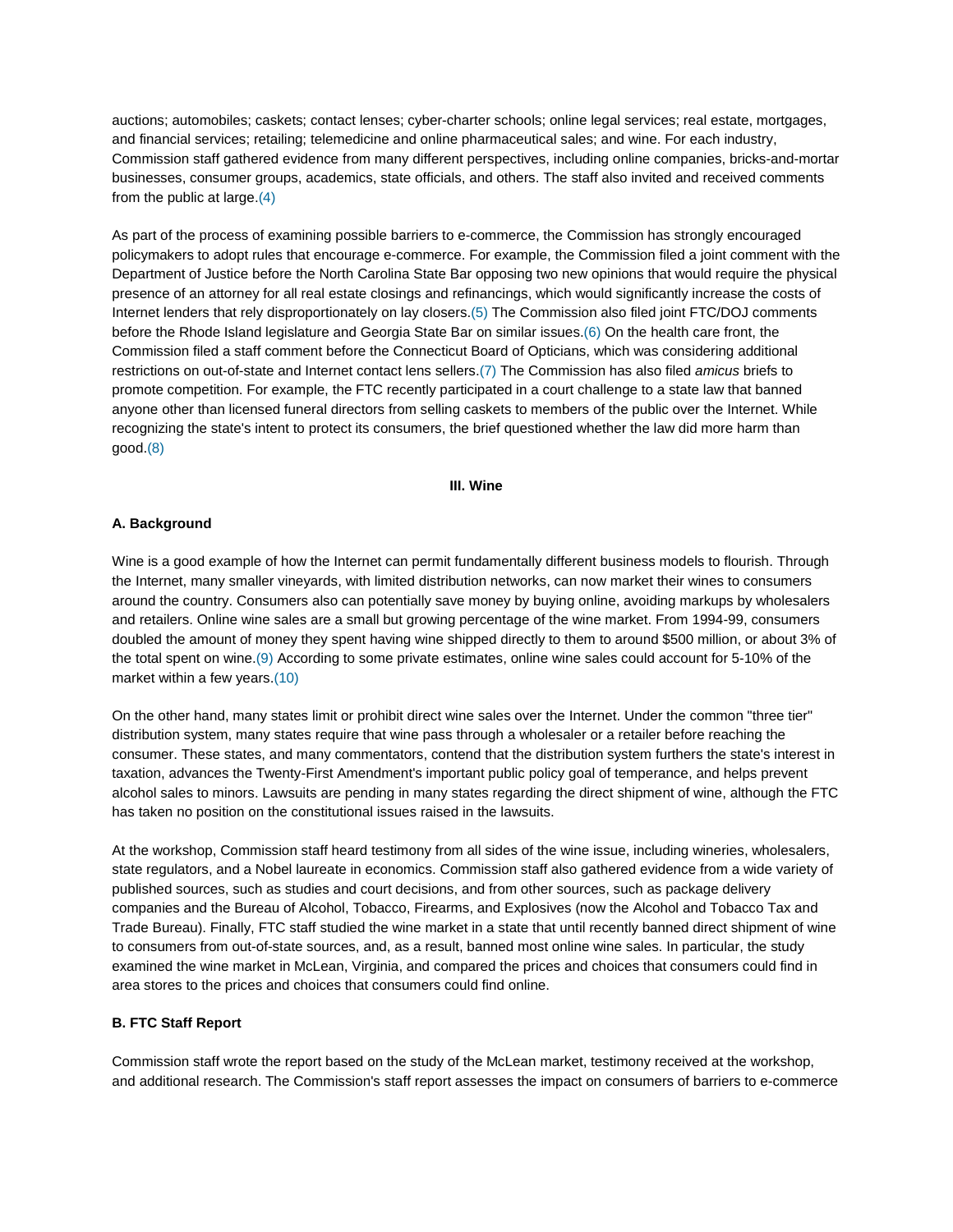in wine. The report also surveys the alternative policies adopted by many of the states that permit their citizens to order and receive wine from out-of-state sources.

### **1.** *Benefits of E-Commerce*

The report concludes that states could significantly enhance consumer welfare by allowing the direct shipment of wine to consumers. Through direct shipping, consumers can purchase many wines online that are not available in nearby bricks-and-mortar stores. The McLean study found that 15% of a sample of wines available online were not available from retail wine stores within ten miles of McLean. Similarly, testimony unambiguously reveals that, by banning interstate direct shipments, states seriously limit consumers' access to thousands of labels from smaller wineries.(11)

Moreover, the report finds that, depending on the wine's price, the quantity purchased, and the method of delivery, consumers can save money by purchasing wine online. Because shipping costs do not vary with the wine's price, consumers can save more money on more expensive wines, while less expensive wines may be cheaper in bricksand-mortar stores. The McLean study suggests that, if consumers use the least expensive shipping method, they could save an average of 8-13% on wines costing more than \$20 per bottle and an average of 20-21% on wines costing more than \$40 per bottle.(12)

# **2.** *Barriers to E-Commerce*

In terms of the regulatory regime, the report finds that state bans on interstate direct shipping represent the single largest regulatory barrier to expanded e-commerce in wine. Approximately half the states prohibit or severely restrict out-of-state suppliers from shipping wine directly to consumers. In approximately seven states, interstate direct shipping can be prosecuted as a felony. Many of these same states, however, allow intrastate direct shipping, such as from in-state wineries and retailers.(13) Besides the direct shipping bans, many other regulations impede ecommerce in wine. These include prohibitions on online orders, very low ceilings on annual purchases, bans on advertising from out-of-state suppliers, requirements that individual consumers purchase "connoisseurs' permits," and requirements that delivery companies obtain a special individual license for every vehicle that might be used to deliver wine.(14)

# **3.** *Underage Drinking*

The direct shipping debate involves other public policy goals. For example, citizens are concerned about the direct shipment of wine to minors. To gather information on the actual experiences of states that allow interstate direct shipping, FTC staff contacted officials from numerous reciprocity and limited importation states and asked them a variety of questions, including whether they had experienced problems with interstate direct shipping to minors. Most of the surveyed states provided written responses. Staff also reviewed testimony from a California alcohol regulator who had testified before California's legislature.

In general, these state officials report that they have experienced few, if any, problems with interstate direct shipment of wine to minors. Most of them do not believe that interstate direct shipment of wine to minors is currently a serious problem, although several of them believe that it is possible for minors to buy wine online. None of them report more than isolated instances of minors buying or even attempting to buy wine online. Some of them, such as California, have monitored the issue of alcohol delivery to minors for years or even decades.(15)

These state officials offer many possible explanations for their experiences. Several state officials opined that minors are more interested in beer and spirits than wine.(16) New Hampshire concluded that minors are less likely to purchase wine online because of the extra expense of ordering over the Internet.(17) These conclusions correspond with the McLean study, which found that when transportation costs are included, lower-end wines are more expensive when purchased over the Internet than through the three-tier system.(18) Minors would have to pay a hefty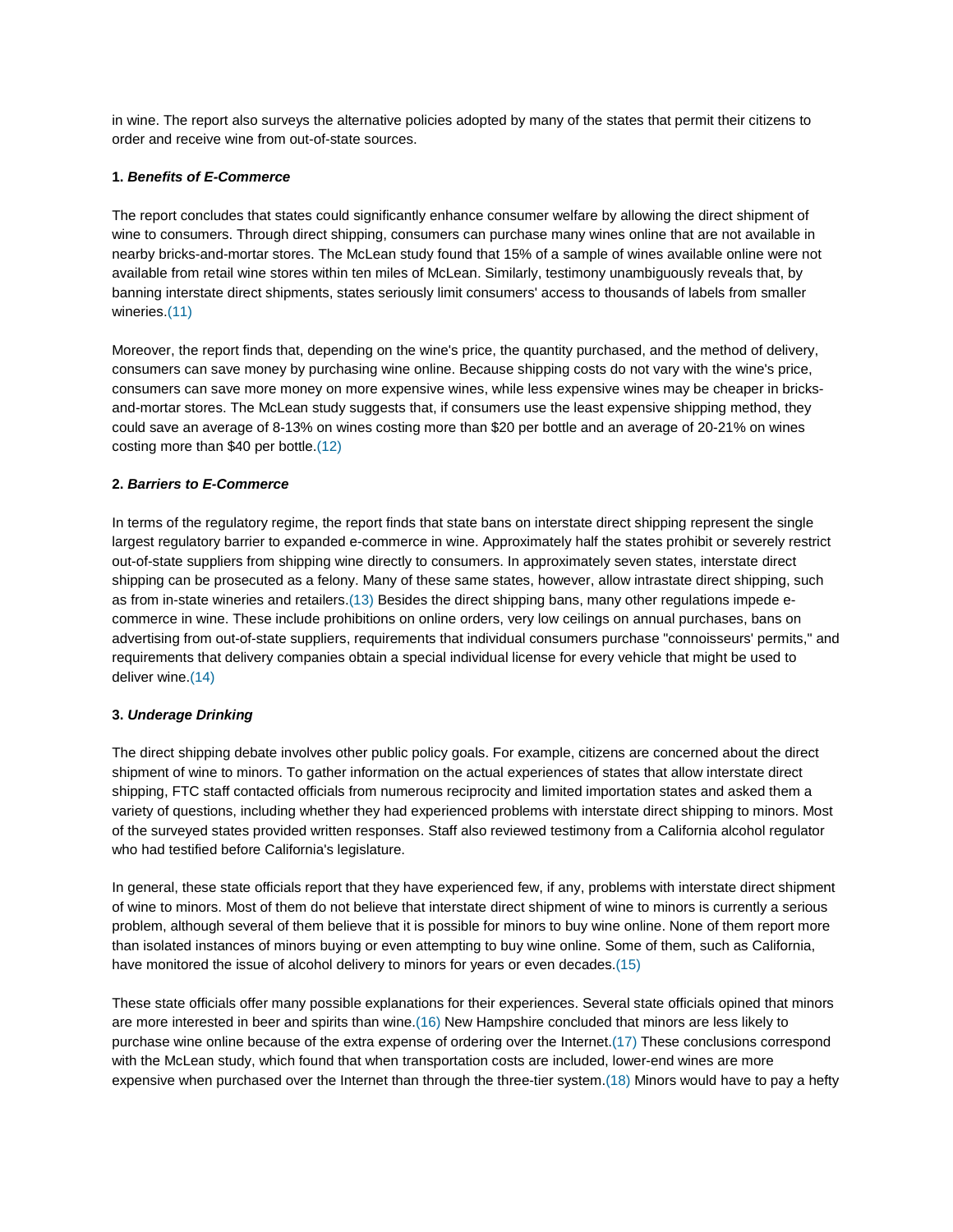premium, from 33-83%, to purchase a bottle of wine costing less than \$20 online and have it delivered to them via 2nd Day Air.

Several state officials commented that, based on their experience, minors were much more likely to buy alcohol through offline sources than over the Internet.(19) In a 2002 survey, large percentages of high school students, from 68-95%, said that it is "fairly easy" or "very easy" to get alcohol.(20) In examining offline and online stings, there are not enough data from which to conclude that minors can buy wine more easily or less easily online than offline (among other reasons, there is far more sting data about offline sales). In the absence of such information, it is difficult to ascertain whether online wine sellers are, or would be, a significant source of alcohol for minors.

Of course, the fact that states have received few complaints about direct shipments to minors does not establish that minors are not purchasing wine online. As noted by a Michigan Assistant Attorney General, minors who buy wine online are unlikely to report their purchases to the authorities, and neither the package delivery company nor the supplier may know or care that they are delivering wine to a minor.(21) The FTC cannot rule out the possibility that minors are buying wine online undetected by state officials.

The report, however, finds two clear results. First, several states that permit interstate direct shipping have adopted various procedural safeguards and enforcement mechanisms to prevent sales to minors. New Hampshire, for example, requires an adult signature at the time of delivery, permanently revokes the direct shipping permit of anyone who ships wine to minors, and declares him guilty of a class B felony.(22) Second, states that allow interstate direct shipping generally say that direct shipping to minors currently is not a serious problem, and that they have received few or no complaints about direct shipping to minors.

# **4.** *Tax Collection*

The report finds that some states also have adopted less restrictive means of protecting tax revenues while permitting direct shipping, such as by requiring out-of-state suppliers to obtain permits and to collect and remit taxes.(23) Most of these states report few, if any, problems with tax collection. Nebraska, for example, reports that they "have also not, as yet, had any problems with the collection of excise tax[es]."(24) North Dakota reports that "Taxes are collected. No problems to date that we are aware of."(25) The staff report finds that, to the extent that states have problems with out-of-state suppliers, they have addressed the problem in less restrictive ways than banning all interstate direct shipping. Other states with reciprocity agreements forego taxing interstate direct shipments altogether.

# **5.** *Less Restrictive Alternatives*

As mentioned previously, the report finds that some states have adopted less restrictive means to satisfy their regulatory objectives an alternative to banning interstate direct shipment of wine. For example, some states register out-of-state suppliers and impose various civil and criminal penalties against violators. Several states, including Nebraska, New Hampshire, and Wyoming, require out-of-state suppliers to register and obtain permits for a reasonable fee (a permit can be conditioned on the out-of-state supplier's consent to submit to the state's jurisdiction). None of these states reported any problems with interstate direct shipping to minors.(26)

In addition, some states have applied the same types of safeguards to online sales that already apply to bricks-andmortar retailers, such as requirements that package delivery companies obtain an adult signature at the time of delivery. Unfortunately, there is no systematic empirical data revealing how often couriers obtain a valid adult signature. FTC staff contacted both FedEx and UPS, and neither company keeps such records. Both companies, however, have adopted policies that require their couriers to obtain adult signatures.

**IV. Conclusion**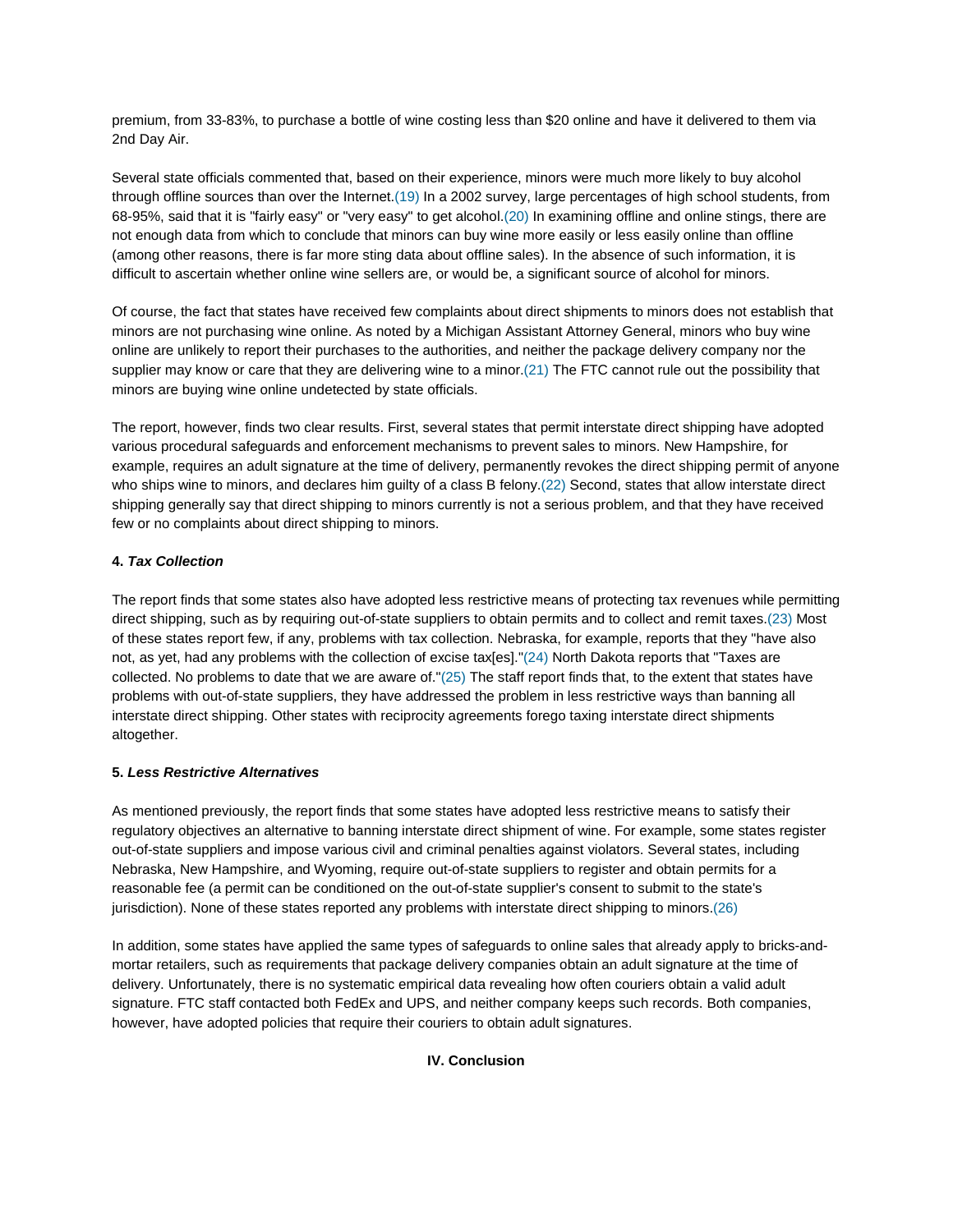For these reasons, the staff report concludes that consumers could reap significant benefits if they had the option of purchasing wine online from out-of-state sources and having it shipped directly to them. Consumers could save money, choose from a much greater variety of wines, and enjoy the convenience of home delivery. Indeed, in states that are litigating the constitutionality of direct shipping bans, several courts have found that the bans deprive the state's consumers of lower prices and greater variety. In addition, many states appear to have found means of satisfying their tax and other regulatory goals that are less restrictive than an outright ban. These states generally report few or no problems with shipments to minors or with tax collection.

The report has general implications for e-commerce. Anticompetitive state regulations can insulate local suppliers from online competition and deprive consumers of lower prices and greater selection. Although states have legitimate regulatory goals in protecting consumers, they may have less restrictive alternatives that would allow online competition and, ultimately, provide the greatest benefits to consumers.

The wine debate illustrates several key principles that policymakers should consider as they address the growth of ecommerce:

- **Legacy laws can unintentionally inhibit e-commerce.** In many cases, state bans on interstate direct shipment of wine exist not as a response to e-commerce, but because the three-tier distribution system developed before the Internet even existed. As e-commerce continues to expand, the potential cost to consumers of restrictions will rise. Consequently, legacy laws that inhibit e-commerce merit reexamination.
- **New laws restricting e-commerce deserve careful scrutiny.** Not all restrictions or penalties for direct shipping are of ancient vintage. Some states, for example, have recently converted interstate direct shipping from a misdemeanor to a felony. On numerous workshop panels, consumer representatives and scholars warned that new restrictions on e-commerce often are driven more by the desire to protect established businesses than to protect consumers. Given this risk, proposals for new restrictions on ecommerce, or harsher penalties for existing violations of the law, deserve careful scrutiny.
- **Not all licensing is created equal.** Some states that permit interstate direct shipping use licenses and permits to make suppliers identify themselves and agree to abide by the state's laws. Such licensing appears to have little negative impact on e-commerce. In other states, however, high license fees or cumbersome procedures impede e-commerce by imposing substantial costs on suppliers, delivery companies, and consumers. For states that favor licensing, the key challenge is to craft a licensing regime that is only as burdensome as necessary to satisfy the state's objectives. Reciprocal licensing agreements with other states may provide one means of accomplishing regulatory objectives at lower costs to consumers.
- **States may have alternatives to in-state office requirements.** A common argument for prohibiting interstate direct shipping is that states can only enforce the law against in-state suppliers. This argument also arises in other contexts where states require sellers of goods or services to maintain instate offices and hire state residents. States may, however, have less burdensome means of regulating out-of-state suppliers. Through permits and cooperation with federal law enforcement agencies and other states' enforcement agencies, states may be able to permit e-commerce while still satisfying their regulatory objectives.
- **Not all "level playing fields" benefit consumers equally.** In the wine context, states could "level the playing field" either by prohibiting all direct shipping or by permitting interstate as well as intrastate direct shipping. The FTC staff study of McLean, Virginia suggests that Virginia consumers will benefit from the Commonwealth's recent decision to achieve policy neutrality by legalizing interstate direct shipping. Virginia's experience illustrates a general principle: although there are many ways to avoid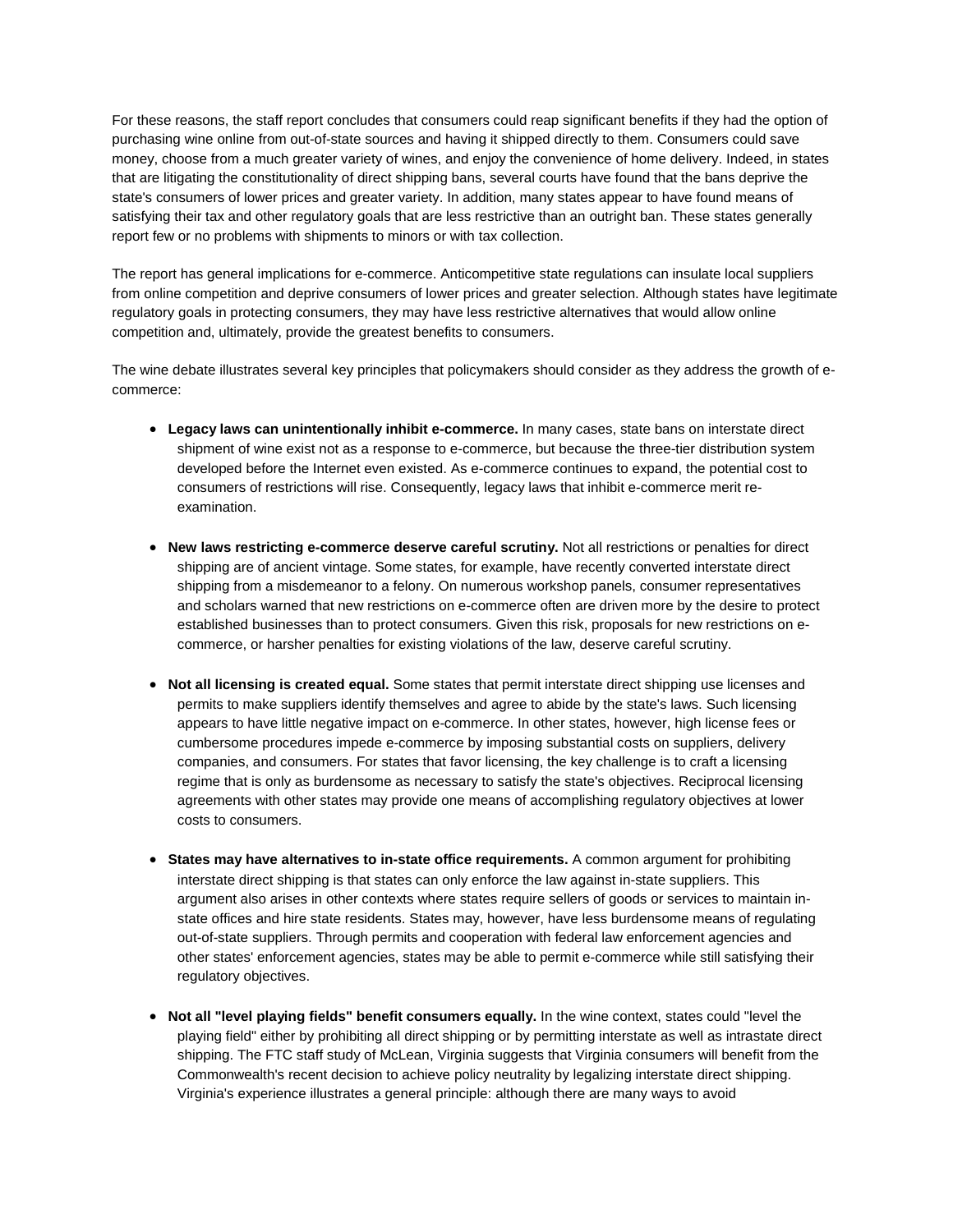discriminating against a group of suppliers, a pro-consumer approach would attempt to achieve policy neutrality by expanding consumer choice.

Thank you for this opportunity to share the Commission's views. The Commission looks forward to working with the public and with the Subcommittee to help give consumers the full benefits of online commerce.

#### **Endnotes:**

1. The views expressed in this statement represent the views of the Commission. My oral statement and responses to questions you may have are my own and do not necessarily reflect those of the Commission or any individual Commissioner.

2. FTC Staff Report, *Possible Anticompetitive Barriers to E-Commerce: Wine* (July 2003), *available at* <http://www.ftc.gov/os/2003/07/winereport2.pdf> (hereinafter "Wine Report").

3. *State Impediments to E-Commerce: Consumer Protection or Veiled Protectionism?: Hearing Before the Subcomm. on Commerce, Trade, and Consumer Protection of the House Comm. on Energy and Commerce*, 107th Cong. (2002), *available at <*http://energycommerce.house.gov/107/hearings/09262002Hearing732/hearing.htm>.

4. Public Workshop: Possible Anticompetitive Efforts to Restrict Competition on the Internet, 67 Fed. Reg. 48,472 (2002). More information is available at the workshop's homepage, at <http://www.ftc.gov/opp/ecommerce/anticompetitive/index.htm>.

5. FTC/DOJ Letter to the Ethics Committee of the North Carolina State Bar re: State Bar Opinions Restricting Involvement of Non-Attorneys in Real Estate Closings and Refinancing Transactions (Dec. 14. 2001), *available at* <http://www.ftc.gov/be/V020006.htm>.

6. FTC/DOJ Letter to the Rhode Island House of Representatives re: Bill Restricting Competition from Non-Attorneys in Real Estate Closing Activities (Mar. 29, 2002), *available at* <http://www.ftc.gov/be/v020013.pdf> FTC/DOJ Letter to the Georgia State Bar re: Comments On Potential Unlicensed Practice Of Law Opinion Regarding Real Estate Closing Activity (Mar. 20, 2003), *available at* <http://www.ftc.gov/be/v030007.htm>.

7. FTC Staff Comment Before the Connecticut Board of Examiners for Opticians (Mar. 27, 2002), *available at* <http://www.ftc.gov/be/v020007.htm>.

8. Memorandum of Law of *Amicus Curiae* Federal Trade Commission, Powers v. Harris, Case No. CIV-01-445-F (W.D. Okla. Sept. 5, 2002), *available at* <http://www.ftc.gov/os/2002/09/okamicus.pdf>.

9. Alix M. Freedman & John R. Emshwiller, *Vintage System: Big Liquor Wholesaler Finds Change Stalking Its Very Private World*, Wall St. J., Oct. 4, 1999, at A1. *See also* Vijay Shanker, Note, *Alcohol Direct Shipment Laws, the Commerce Clause, and the Twenty-First Amendment*, 85 Va. L. Rev. 353, 353 n.5 (Mar. 1999) (discussing other estimates).

10. Mark Swartzberg & Jennifer F. Solomon, Salomon Smith Barney, *Clicking on Wine: Will E-Commerce and Other Forces Increase U.S. Consumer Access to Wine?*, at 18 (Mar. 17, 2000) (equity research report).

11. Wine Report at 16-26.

#### 12. *Id*.

13. One such state is Texas. In a recent case, a federal court in Texas found that Texas law does not promote temperance in banning direct shipment of out-of-state, but not in-state, wines: